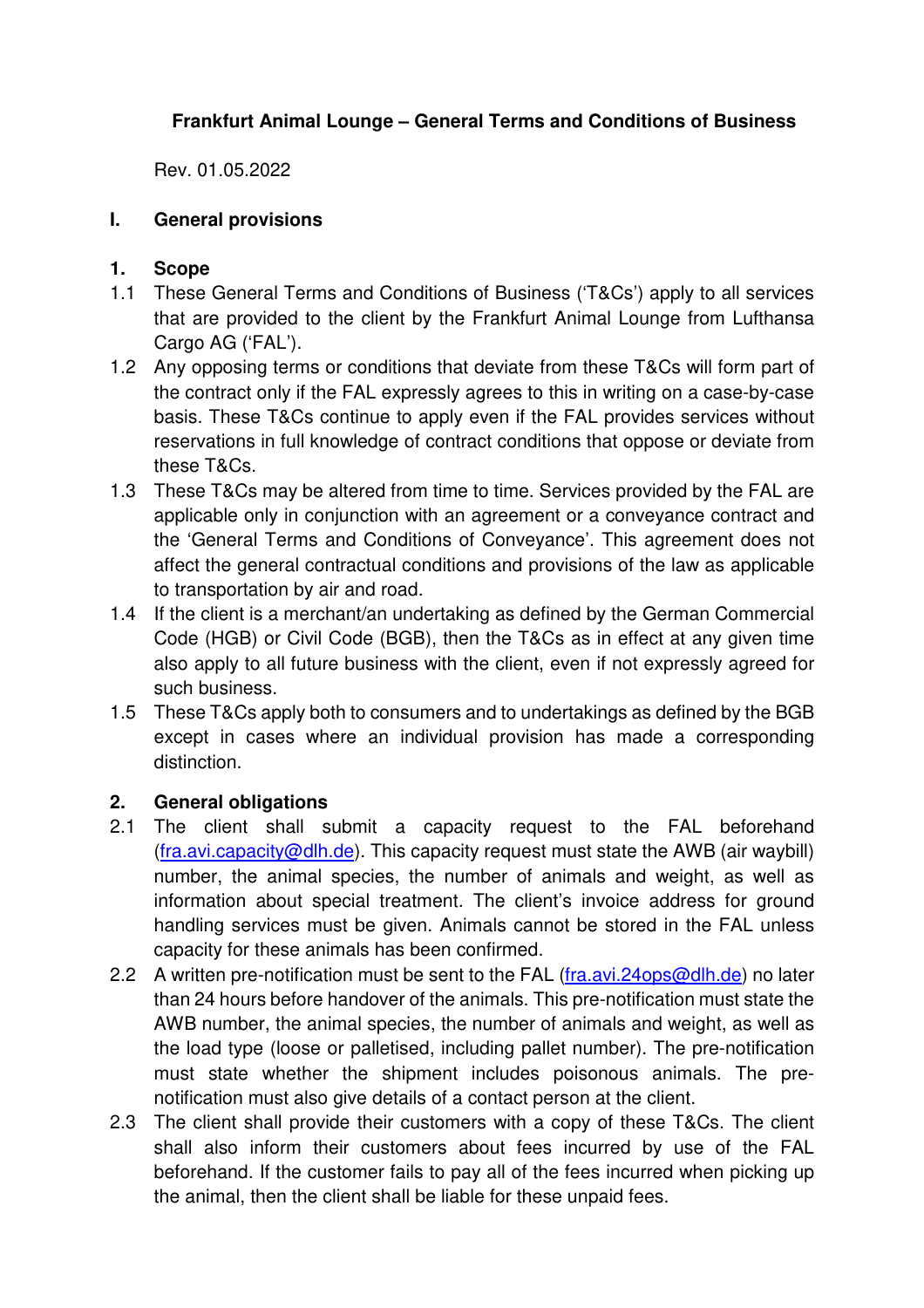# **3. Services provided by the Frankfurt Animal Lounge**

- 3.1 The FAL handles acceptance, care, catering to dietary requirements, preparation for pick-up and accommodation for animals transported or to be transported as air freight or as animals accompanying passengers ('animal(s)') at the Frankfurt am Main airport.
- 3.2 The FAL may organise the services it provides as it sees fit and is in no way bound to follow instructions from the client unless these have been contractually agreed.
- 3.3 If the client wishes to arrange for the FAL to provide a special or additional type of animal care, which is not already part of the contract, then the client shall inform the FAL of this in writing together with the capacity request at the latest. The FAL is obliged to provide this special type of animal care only if it has also agreed in writing to render this particular service.
- 3.4 The FAL operates a round-the-clock service (which also includes Sundays and public holidays). Animal handling operations may need to be oriented on the handling times required by customs authorities or by the veterinary border control office maintained by the German State of Hesse.

# **4. Duties of the client**

4.1 The client shall ensure that all details and statements provided to the FAL by the client are complete and truthful at all times. The client is liable for all losses that result from the client making incomplete or untruthful statements. The client is not authorised to make any alterations to the forms as provided and issued by the FAL.

The FAL is at all times authorised – but not obliged – to verify the accuracy of details provided about animal species, weight and condition. If such an audit reveals deviations from the particulars given by the client in the pre-notification, then the FAL is entitled to propose changes to the contract. The client must agree to these contractual changes. If the client does not agree to the contractual amendments proposed by the FAL, then the FAL is entitled to rescind the contract without notice and the client shall compensate/pay the FAL for any costs the latter has already incurred. This does not affect the FAL's rights to claim for other expenditure or losses.

- 4.2 The client shall comply with all national and international laws and regulations at all times. In particular, the client shall comply with the IATA Live Animals Regulations.
- 4.3 The client shall hand over the animal to the FAL in a condition suitable for conveyance and in good health (free of any infectious diseases and in a state of health complying with EU regulatory frameworks). The FAL will check and verify the suitability of animals for conveyance.
- 4.4 If the client fails to comply with their obligations pursuant to 4.3, the client shall be liable for resulting losses and lost profits.
- 4.5 Except in the case of an order issued by an official veterinarian or customs authority, or in the case of a legal provision requiring urgent action, the FAL is not obliged to accept animals that exhibit visible injuries, are not in a fit state for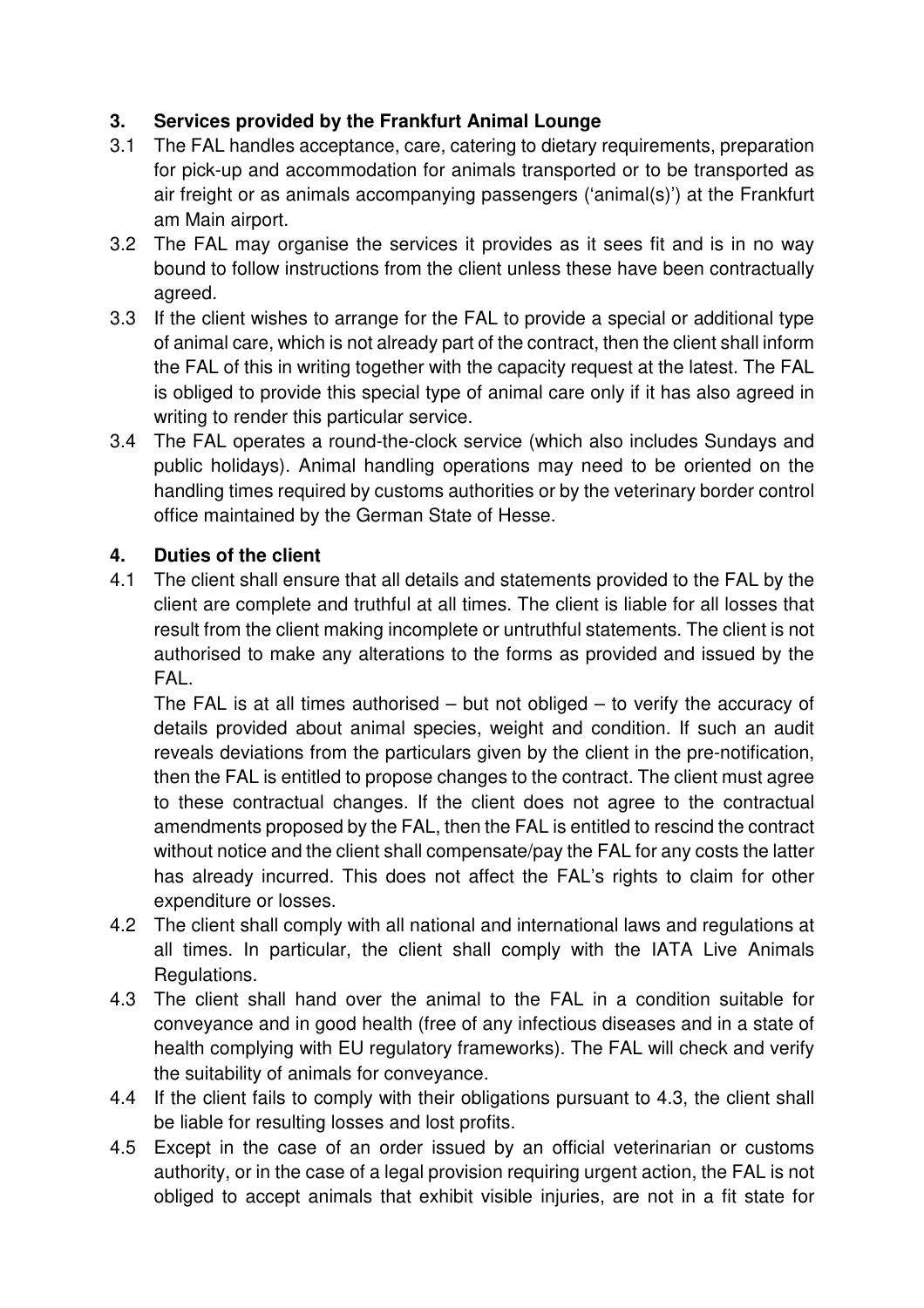conveyance, or are not approved as air freight or for storage/accommodation or import according to the respective and applicable national or international regulations or the IATA Live Animals Regulations ('prohibited animal(s)').

- 4.6 If, after accepting an animal, the FAL determines that it is not in a fit state for conveyance or is in fact a prohibited animal, then the FAL is entitled to rescind the contract without notice. In the event of such a rescission, the client shall compensate the FAL for any costs already incurred. Upon rescission of the contract, the client shall pick up the animal without delay and take it into their custody once again. This does not affect the FAL's rights to claim for other expenditure or losses.
- 4.7 Animals that are to be accepted into the FAL must be accompanied by medical documentation. The FAL is obliged to verify neither the presence nor the content of this medical documentation.
- 4.8 If the client does not fulfil their duties of cooperation as stated in this section, or fulfils them unsatisfactorily, then the client shall compensate the FAL for the losses incurred, including any additional expenditure thereby incurred.
- 4.9 In cases where the animal(s) is/are delivered on freight pallets that contain other freight, the client shall pick up these freight pallets from the FAL without delay. If the client fails to do so, then the FAL can demand a fee as per its schedule of fees.
- 4.10 The client shall provide the FAL with opened stalls, cages or containers (readyfor-use). The FAL is not obliged to render performance in the case of stalls, cages or containers that have not been opened. If the FAL nonetheless renders performance, then a fee will be charged as per the schedule of fees.
- 4.11 Stalls or cages that are delivered to the FAL for cleaning/disinfection must be provided in an opened state. If the client fails to do so, then the FAL may choose to refuse performance. If the FAL nonetheless renders performance, then a fee will be charged as per the schedule of fees.
- 4.12 The client shall clearly specify the filing location for accompanying documentation in the pre-notification. If the client fails to do so, a fee will be charged as per the schedule of fees for the additional effort to locate such documents.

# **5. Accommodation for animals**

- 5.1 Animals are handed over for pickup after prior accommodation only once the storage request has been stamped and signed, once a release has been obtained from the customs and veterinary authorities, and on payment of the fee as per the schedule of fees. If the person making the pickup fails to pay all of the fees incurred when picking up the animal, then the client shall be liable for these unpaid fees.
- 5.2 Written consent must be obtained from the FAL before poisonous animals can be accommodated. A 'poisonous animal' is an animal whose toxins can cause significant injury or death to humans or other animals.

# **6. Fees, terms of payment**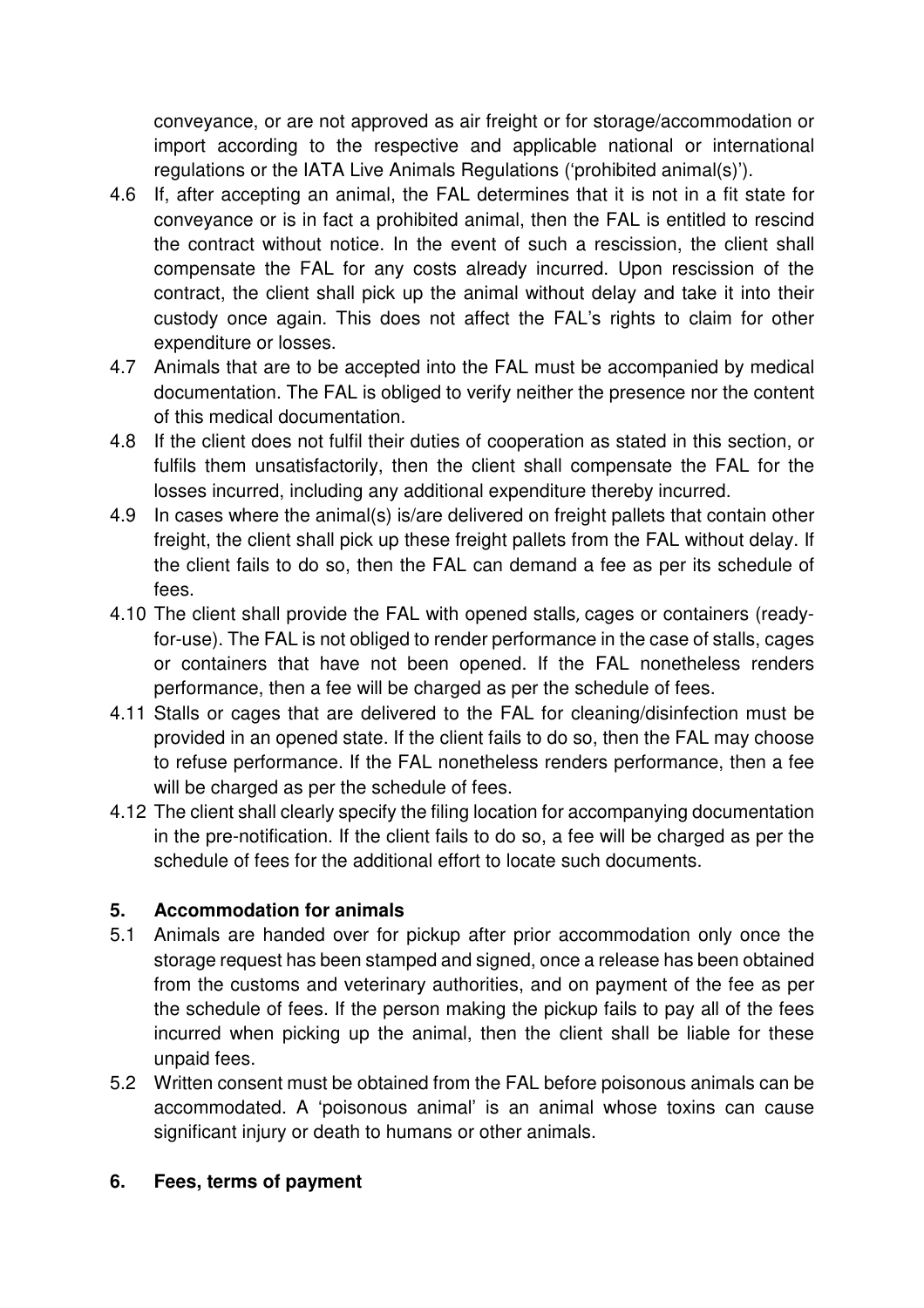- 6.1 The FAL charges a handling fee for the services that it agrees to perform for the client. A list of the fees to be charged in each case forms part of these T&Cs and is also posted up in the FAL itself. Additional costs incurred by the FAL for special treatment agreed with the client pursuant to 3.3 are borne by the latter.
- 6.2 The handling fee, inclusive of applicable sales tax, becomes due immediately on receipt of the invoice and no later than 14 days after the invoice issue date.
- 6.3 If the client falls into arrears, then statutory provisions on payment of late payment interest apply. This does not affect the FAL's rights to assert other claims on account of late payment. If the client is a merchant/an undertaking, then the FAL is also entitled to late payment compensation of 0.3 percent of the handling fee for each day the payment is late.
- 6.4 If the FAL has incurred expenditure for the purposes of contractual fulfilment that it considered necessary in the circumstances, then the client shall reimburse FAL for this expenditure. The FAL may claim for reimbursement only insofar as the expenditure being claimed for has not yet been recompensed by the handling fee as contractually agreed to by the parties.

# **7. Force majeure**

- 7.1 If unusual events outside the control of either contractual party such as war, unrest, strikes/lockouts, natural disasters, fire, epidemics, pandemics, measures taken by governments or similar circumstances – make it impossible for obligations to be fulfilled, fulfilled in good time or fulfilled according to the contract by the contractual parties, then the affected contractual party is exempted from performance and the other party exempted from rendering compensation for this performance in accordance with the scope and duration of this event. The parties shall inform each other without delay concerning events involving force majeure.
- 7.2 If events involving force majeure persist beyond a period of 14 days, then the parties to the contract are entitled to terminate the contract. This also applies if it already becomes clear earlier that the events involving force majeure will persist for more than 14 days. Any costs already incurred are to be reimbursed. Termination due to force majeure means that the parties to the contract are not entitled to claim for compensation beyond these costs.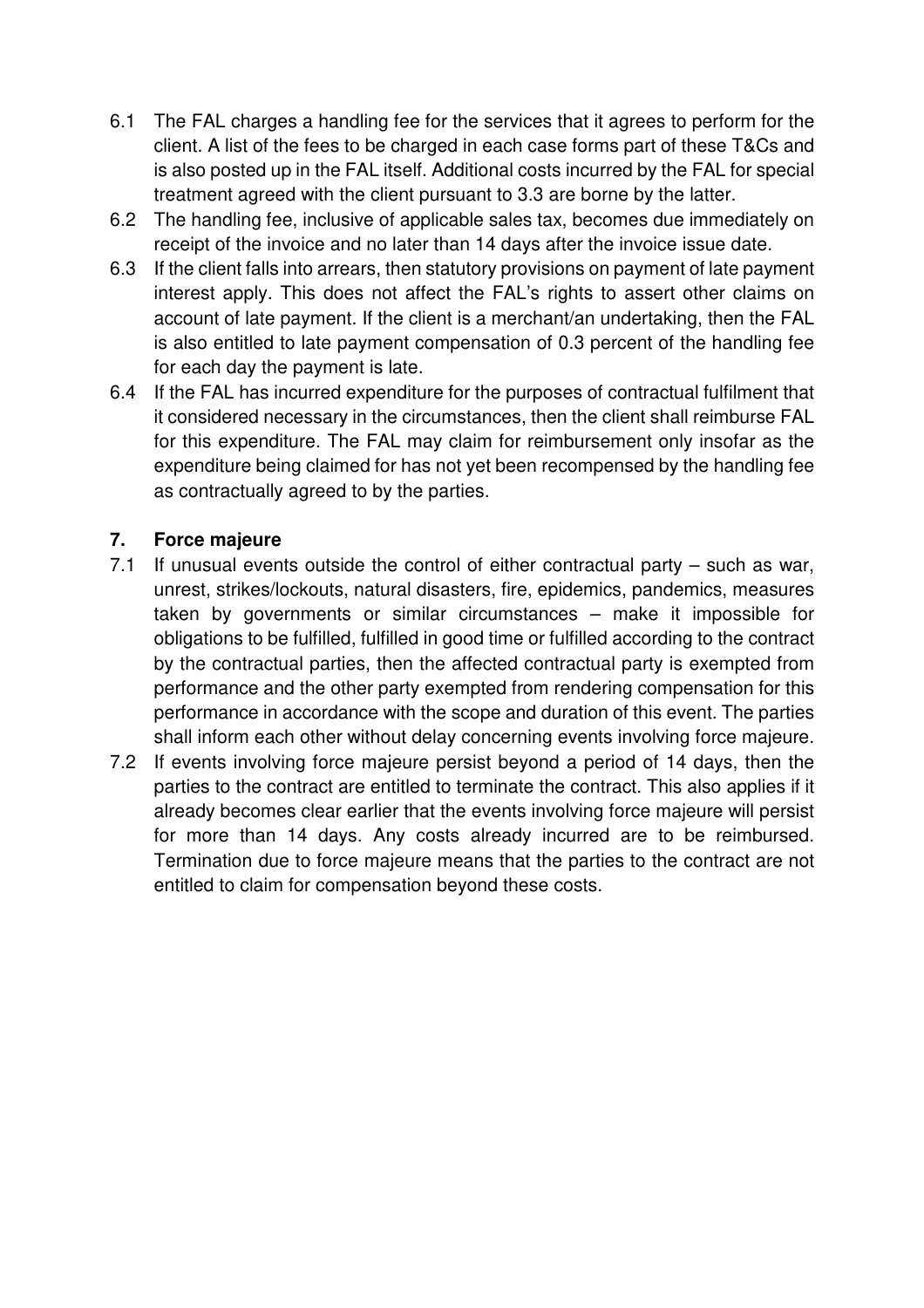## **8. Limitation periods**

If the client is a merchant/an undertaking, then the period of limitation for their warranty rights is set at one year after the start of the legal limitation period. This does not affect the period of limitation for rights to claim compensation as a result of wilful intent, gross negligence or culpable conduct that results in injury to life, limb and health. The general legal periods of limitation apply for clients who are consumers.

## **9. Liability**

- 9.1 The FAL is liable without limitation for injury to life, limb and health resulting from a grossly negligent or wilful neglect of duty on the part of its legal representatives or vicarious agents, and for losses governed by statutory liability pursuant to the German Product Liability Act, and for all losses resulting from wilful or grossly negligent breaches of contract or fraudulent conduct on the part of its legal representatives or vicarious agents.
- 9.2 The FAL is also liable for losses caused by ordinary negligence insofar as this negligence concerns breaches of those contractual obligations whose fulfilment is necessary to facilitate the due performance of the contract in the first place and whose fulfilment would be habitually expected by the other party to the contract. However, the FAL is liable only to the extent that such losses are typically associated with and foreseeable in relation to the contract. The FAL is not otherwise liable for non-material contractual obligations that result from ordinary negligence.
- 9.3 The FAL accepts no further liability, regardless of the legal basis of such claims as may be asserted against it. This applies in particular to any potential liability for the failure of business ventures, lost profits, indirect losses, consequential losses and claims asserted by third parties.
- 9.4 Limitations of liability pursuant to 9.2 and 9.3 also apply in cases involving the liability of legal representatives and other vicarious agents.
- 9.5 In cases where the FAL's liability is excluded or limited in some way, this also applies to the personal liability of its salaried and non-salaried employees, staff, representatives and vicarious agents.

#### **10. Indemnification**

The client shall indemnify the FAL against any customs penalties and/or subsequent tax demands made for transporting the animals as freight. This does not apply in cases where the penalty and/or tax demand is attributable to grossly negligent or wilful conduct on the part of the FAL or its legal representatives or its vicarious agents.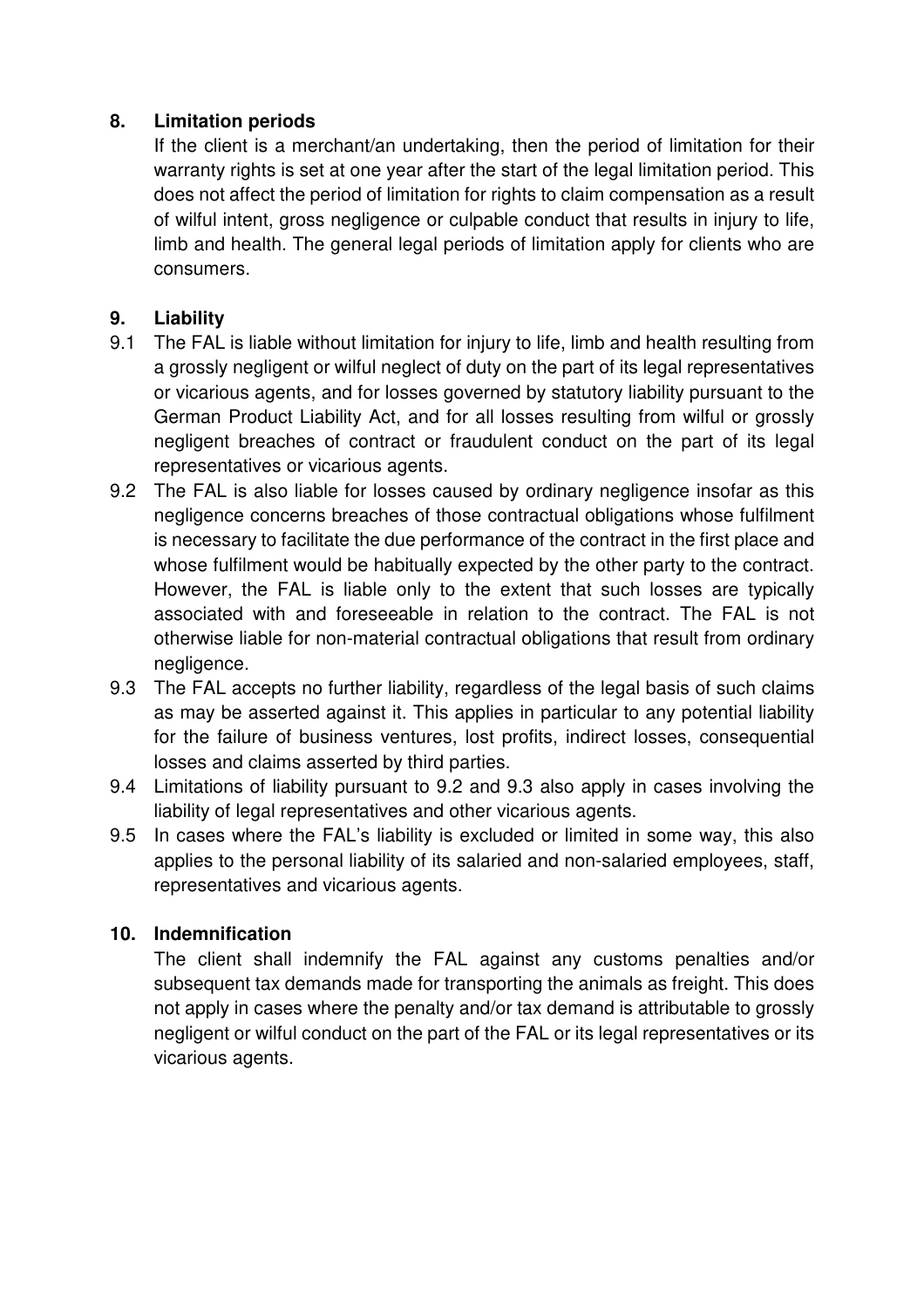## **11. Final provisions**

- 11.1 Even in cases where notices of defects or counter-claims can be asserted, the client is entitled to offset claims only if these counter-claims have been recognised as legally binding, accepted by the FAL or are indisputable. The client is entitled to claim under retention of title only if the client's counter-claim is based on the same contractual relationship.
- 11.2 If the client is a merchant, a legal entity under public law or a special fund under public law, then the place of performance and sole place of jurisdiction for all disputes arising between the FAL and the client in relation to contracts concluded between the parties is the registered place of business of Lufthansa Cargo AG. This also applies if the client has no general place of jurisdiction in Germany or the EU, or their place of domicile or habitual place of residence is unknown at the time that the lawsuit is filed. The FAL is further entitled to sue the client at the client's place of jurisdiction. The legal places of jurisdiction apply in the case of private clients.
- 11.3 This contract and all legal relationships between the parties are subject without exception to the law of the Federal Republic of Germany with the exclusion of private international law. This choice-of-law provision applies to consumers only insofar as it does not limit any mandatory legal provisions of the country in which this individual is domiciled or has their habitual place of residence.
- 11.4 Should individual provisions of these T&Cs or the contract prove to be invalid, this does not affect the validity of the remaining provisions. If the client is a consumer, then statutory provisions will take the place of the partially or wholly invalid provisions. If the client is an undertaking, then the partially or wholly invalid provisions are to be replaced by a provision that most nearly approximates the outcome of the invalid provision in a business context.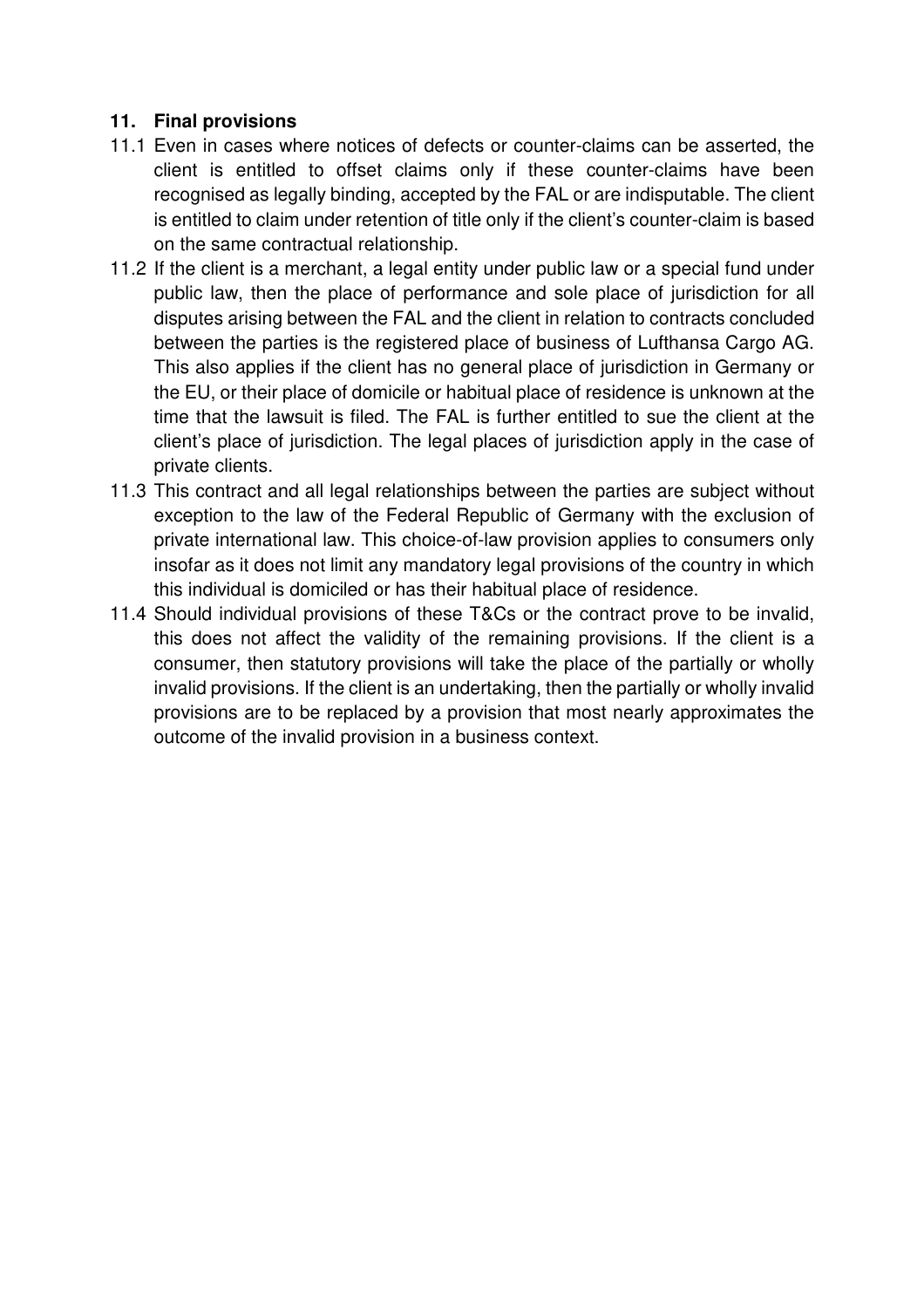# **II. Contractual performance for air freight forwarders**

If the client is an air freight forwarder, the following provisions apply in addition to the provisions in section I:

# **1. Acceptance from the client**

 On accepting the animals, the FAL will verify their condition in accordance with the IATA Live Animals Regulations Standards and will notify the client of any irregularities without delay.

# **2. Provisioning for pickup**

- 2.1 The provisioning of the animals for pickup will be performed on behalf of and at the expense of the air freight forwarder, insofar as a customs and official veterinary release have been obtained, and any costs and fees levied have been paid.
- 2.2 The FAL does not act vis-à-vis the air freight forwarder as a recipient of the animal in terms of conveyance law.
- 2.3 All extant and future payment claims of the air freight forwarder against the recipient due to performance from FAL are assigned to the latter. The FAL accepts this assignment. In the event of non-performance of payment, the FAL is entitled to refuse to provision the animal for pickup.
- 2.4 The FAL will provision the animals for pickup only on presentation of a receipt confirming payment of the fees.
- 2.5 The air freight forwarder shall ensure that the animals are picked up by the recipient without delay. If this is not the case, then the animals will be held at the expense of the air freight forwarder for a period no longer than ten days. IATA TACT applies in this case.
- 2.6 If the animals are not picked up by the recipient during this ten-day period, then articles 2.8.1 and 2.8.2 of IATA TACT will be applied.
- 2.7 In the case of an animal imported from a third country outside the European Union, the animal will be handed over only after the examination and release of the animal by an official veterinarian. The pickup person shall bear the costs incurred.
- 2.8 In the event of problems with the condition of an animal or cases requiring the involvement of a practising veterinarian, the costs of treatment/examination are to be borne as follows:
	- a. Outbound delivery Frankfurt: Pickup person bears costs
	- b. Transit shipments to FAL transit: Shipper bears costs
	- c. Inbound delivery Frankfurt: Inbound shipper bears costs

If the FAL or its affiliated companies are responsible for causing the problematic condition, then the FALL will bear the costs.